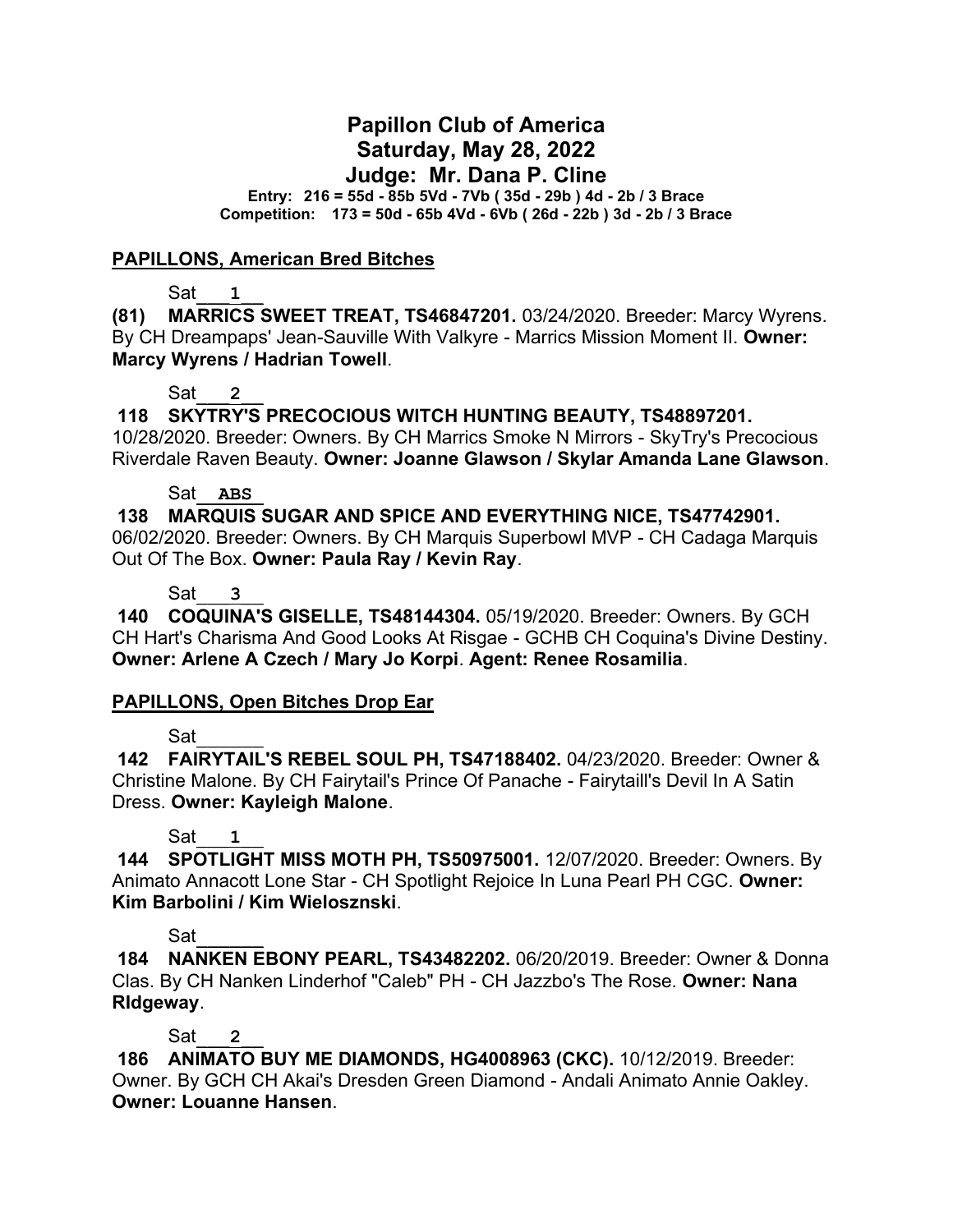Sat\_\_\_**4**\_\_

**188 NANKEN STRAWBERRY MOON, TS46842201.** 06/08/2020. Breeder: Nana RIdgeway. By Animato Annacott Lone Star - CH Nanken Icing On The Cake. **Owner: Jackie Krieger / Nana Ridgeway**.

Sat\_\_\_**3**\_\_

**190 LA REN KALISTA PH DESTINY'S MYSTERY, TS48535701.** 08/24/2020. Breeder: Karen Crete & Janis McLaren. By GCH CH Akai's Dresden Green Diamond - Josandre' PH La Ren Ode To Joy. **Owner: Janis L McLaren / Maxine Matteo, Joe Matteo & Karen Crete**.

# **PAPILLONS, Open Bitches Erect Ear**

## Sat<sub>ABS</sub>

**101 SLEEPY CREEK LUCK OF THE IRISH, TS46187003.** 03/18/2020. Breeder: Candy Janke, Hannah Ralston & Kendall Fabisialk. By Cadaga Ossric - CH Sleepycreek's Diamonds N Pearls CDX BC RA AX OAJ. **Owner: Diana Kerew-Shaw**.

Sat

**134 SERNA-STEDT MAGIC MALLOWPUFF, TS51715901.** 02/26/2021. Breeder: Owner. By GCH CH Clearlake Making Whoopee At Serna-Stedt - Serna-Stedt Pick Me Please. **Owner: June Peterson**.

Sat\_\_\_\_\_\_

**146 CLEARLAKE NEVER A DULL MOMENT AT DOMINO, TS49341201.** 

09/16/2020. Breeder: Elyse Vandermolen & Sharon Newcomb. By GCHB CH Domino's High Voltage - CH Clearlake Fanny's Your Aunt. **Owner: Laura Temperato / Leona Domino**.

Sat\_\_\_\_\_\_

**148 PULAMIMI PUT ON THE RED LIGHT, TS43798501.** 10/02/2019. Breeder: Allison Rose Bacelli. By CH Zhemchuzhnny Dozhd'Anri - Pulamimi Fairy Fountain. **Owner: Kerrie A Hoover / Allison Rose Bacelli & Randy Hoover**.

# Sat\_\_\_**3**\_\_

**150 VOLTAGE WHO TELLS YOUR STORY OAJ, TS46320801.** 03/02/2020. Breeder: Owner & Barbara Grubb. By GCHS CH Brevette Kiss On The Chic NA NAJ ACT1 - GCH CH Cedar Creek Starsign Break All The Rules BCAT. **Owner: Lauren Tapyrik**.

Sat\_\_\_\_\_\_

**152 JESSARAE'S SAY IT WITH DIAMONDS, TS46383002.** 03/29/2020. Breeder: Owner & Diana Sayre. By GCH CH Jessarae's Diamond Solitaire AX MXJ NF - CH Disyre Rodeo Queen. **Owner: Jessica Isenbarger**.

Sat\_\_\_**1**\_\_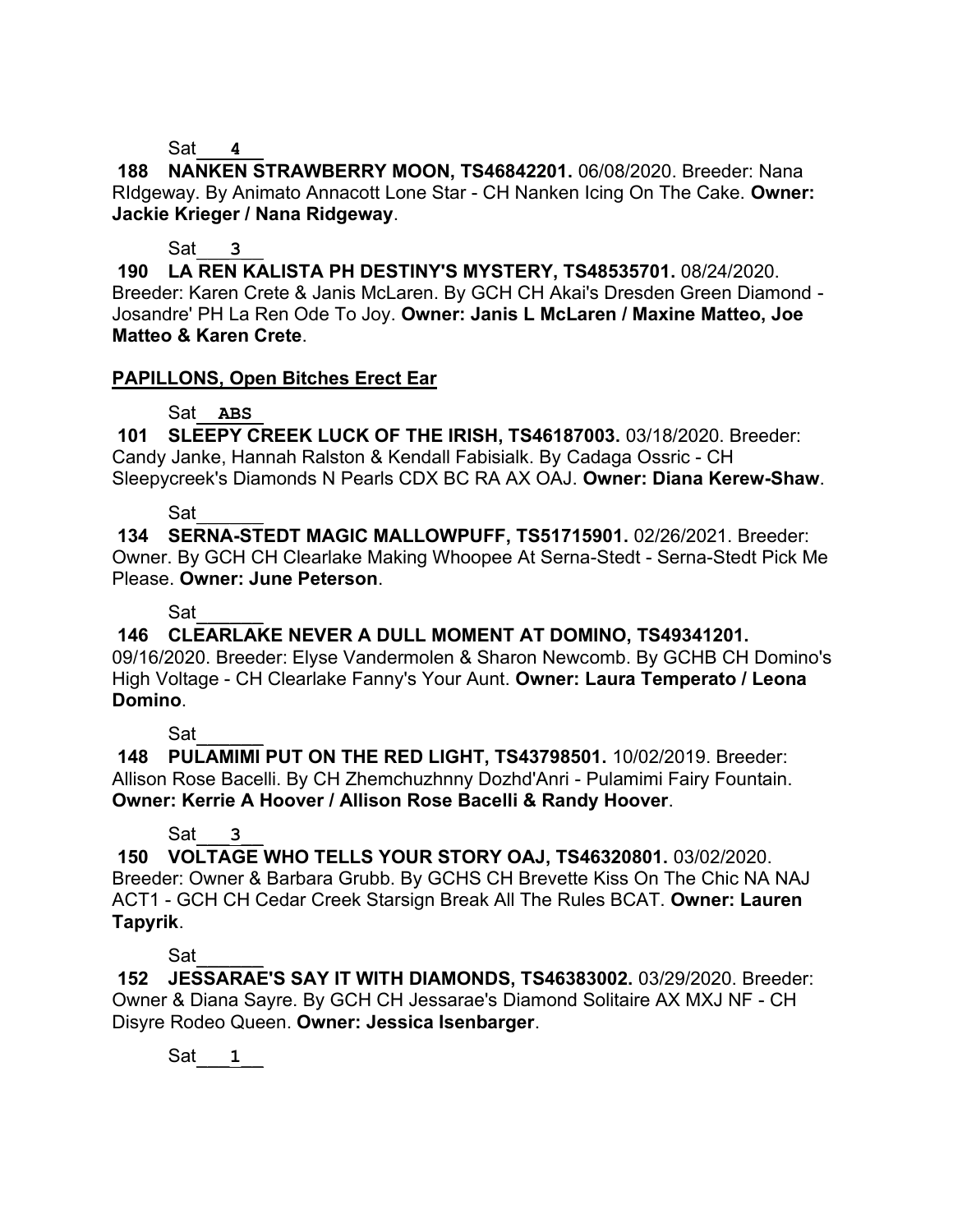**154 TOPFLITE CALMITY JANE, TS48347601.** 06/14/2020. Breeder: Owner & Joanie Carl. By Topflite Too Hot To Handle - CH Topflite LaLa Land. **Owner: Sharon Snel**.

Sat\_\_\_**2**\_\_

**156 INSIGNIA JITTERBUG JADE, TS45286005.** 09/23/2019. Breeder: Owner. By GCHB CH Denzel In Dress Blues - Polarwings Gossip Girl. **Owner: Nicole Laver**.

## Sat\_\_\_**4**\_\_

**158 DENZEL THE SHOWOFF, TS50931302.** 01/12/2021. Breeder: Owner. By CH Denzel Surround Sound - CH Denzel Insignia Steal The Show. **Owner: Tracy Burdick**.

## Sat\_\_**ABS**\_

**160 MARQUIS DECADENT BOX OF CHOCOLATES, TS47742903.** 06/02/2020. Breeder: Owners. By CH Marquis Superbowl MVP - CH Cadaga Marquis Out Of The Box. **Owner: Paula Ray / Kevin Ray**.

## Sat\_\_\_\_\_\_

**162 BLUECHIP LAILA ALI, HS4036113 (CKC).** 09/13/2020. Breeder: Owner. By Bluechip Rumble In The Jungle - Bluechip Panda Pizzazz. **Owner: Olga Gagne**.

## Sat\_\_**ABS**\_

**164 PULAMIMI BOHEMIAN RHAPSODY, TS42171501.** 03/22/2019. Breeder: Allison Bacelli. By CH Houm Tet A Tet Maestro - Pulamimi Fairy Fountain. **Owner: Doris Molin / Allison Bacelli**.

\*\*\*\*\*\*\*\*\*\*\*\*\*\*\*\*\*\*\*\* BITCH POINT SCHEDULE \*\*\*\*\*\*\*\*\*\*\*\*\*\*\*\*\*

AKC Division 5 Point Schedule Effective May 10, 2022 for Papillons 1 Point: 2 Bitches / 2 Points: 6 Bitches / 3 Points: 9 Bitches / 4 Points: 10 Bitches / 5 Points: 13 Bitches

**Sat**

**Winners Bitch\_\_12\_ Reserve\_\_64\_ Points\_\_\_5\_\_\_ Bitches\_\_65\_**

 **Reserve Winners Bitch Points\_\_\_3\_\_\_**

# **PAPILLONS, Veteran Dogs, 7-10 yrs**

Sat\_\_\_**2**\_\_

**123 GCHP CH MGL-ISLE ROYAL RANSOM OF VW, TS15366001.** 10/30/2012. Breeder: Betty M Winthers & Carlisle Peel. By GCH CH Lafford Fly Me Too Farleybane - CH MGL-Isle Jo'C Prairie Rose. **Owner: Betty M Winthers / Carlisle Peel & Robert D Winthers**.

Sat\_\_\_**4**\_\_

**125 CH JESSARAE'S BACKSTAGE PASS, TS26000401.** 02/09/2015. Breeder: Owner & Paula Ray. By GCH CH Lafford Fly Me Too Farleysbane - GCH CH MACH Jessarae's NYC Style MX MXB MXJ MJB NF. **Owner: Jessica Isenbarger**.

Sat<sub>1</sub> **Sat:BOS BVET**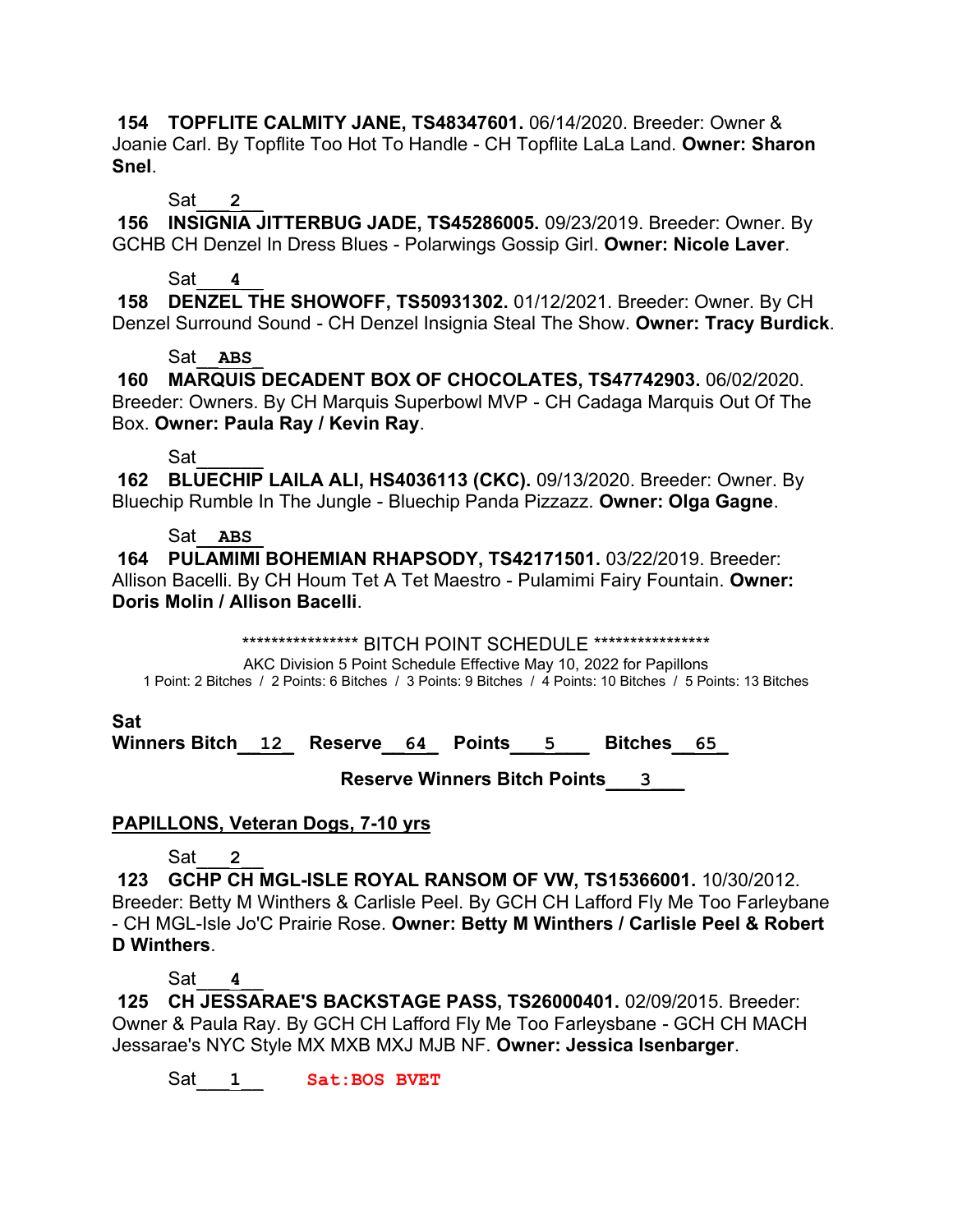**131 GCHP CH VALIFYRE FREESPIRIT ICY SPARKS, TS26540001.** 12/27/2013. Breeder: Kelley & Case Laan, Mary B WHite & RIchard Worden. By GCH CH Marron's Tommy Hilfiger - CH Freespirits Valifyre I Factor. **Owner: Madeline Mosing / Kelley L Laan & Case H J Laan**. **Agent: Brian Livingston**.

### Sat\_\_**ABS**\_

**133 GCHB CH CANDELLA WISH UPON A STAR AT DISYRE, TS19313302.**  09/07/2013. Breeder: Carol Ochs. By GCH CH Disyre Livin' In Luxury - GCH CH Candella Will O'Wisp. **Owner: Diana Sayre**.

## Sat\_\_\_**3**\_\_

**187 GCHP CH SIR NEWTON, TS25673801.** 03/02/2015. Breeder: Marigie Riccomini. By GCH CH Shogin's Prince Of Mayhem On Silkwings - Monarch's Lady Tonette. **Owner: Katherine Mims**. **Agent: Ellen Perry**.

## **PAPILLONS, Veteran Bitches, 7-10 yrs**

## Sat\_\_\_**2**\_\_

**166 GOLDENBAY MIRA PERFECT DELIGHT, TS20442202.** 01/10/2014. Breeder: Pat Porreca & Barbara Gossett. By CH Wildways Perfect Storm - Kirin Dalia's Delight. **Owner: Karen Reed**. **Agent: Barbara Gossett**.

# Sat<sub>4</sub>

**192 PNAC GCH CH MACH3 PACH2 STARSTRUCK PREDICT MY FUTURE PJD BCAT DJ DS, TS24751601.** 11/27/2014. Breeder: Owner. By CH MACH5 StarStruck Moonshadow Chinak XF PAD PJD - GCH CH MACH3 StarStruck Remember My Name. **Owner: Andrea Samuels**.

## Sat\_\_\_**3**\_\_

**194 GCH CH FLAMBEAU'S AVELAINE OF TOPFLITE OA AXJ RATH CGC TKI FDC, TS18770803.** 08/07/2014. Breeder: M Keith Macaluso, Erin A Moore & Sandra I Schumacher. By CH Arkeno Topflite High Proflite - Metit Topflite Happy Hour. **Owner: Donna K Calvert**.

# Sat\_\_\_\_\_\_

**196 GCH CH REMANI'S WIN IN THE WIL-OHS CGC, TS10940801.** 06/03/2012. Breeder: Danni & Emile Peterson & Claudia Clark. By CH Micfriends I Wil - Pinpap's Natalie. **Owner: Danni Peterson / Linda Volcek**.

## Sat

**202 GCH CH STARSTRUCK BOLD AS BRASS, TS23876001.** 06/16/2014. Breeder: Owners. By GCH CH Ed-Wan In The Hart Of Dixie - GCH CH Paradisewings Divine Secret. **Owner: Rosemarie Williamson / George Williamson**.

# Sat\_\_\_**1**\_\_ **Sat:AOM**

**204 GCHB CH MARRICS DECADENT DELIGHT, TS18846102.** 10/28/2013. Breeder: Marcy Wyrens. By GCH CH Marrics Northland It Takes A Thief - CH Marrics How To Marry A Millionaire. **Owner: Grace Stewart / Marcy Wyrens**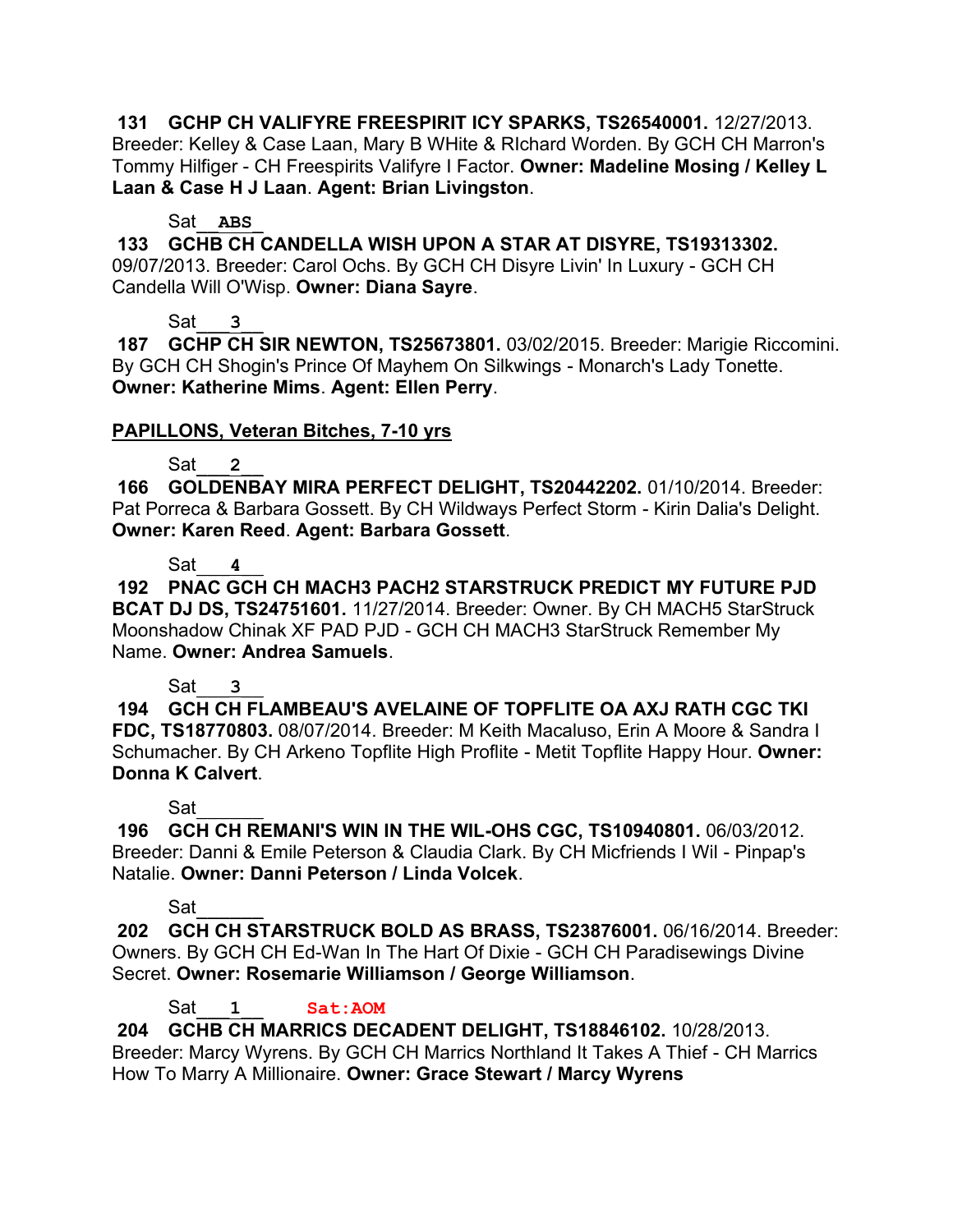## **PAPILLONS, Veteran Bitches, 7-10 yrs**

# Sat\_\_**ABS**\_

# **200 CH MACH8 STARSTRUCK EVERYONE KNOWS MY NAME, TS30005702.**

12/21/2010. Breeder: Andrea Samuels. By CH Ringland's Legacy's Story - NAC CH MACH StarStruck Sparkle Plenty XF. **Owner: Jane Snider**.

## **PAPILLONS - Best of Breed Competition**

**Sat**

.

## **Transfers to Best of Breed \_61\_58-ABS\_**

Sat\_\_**ABS**\_

**135 CH MILBU BEST VALENTINES DAY, TS38975901.** 02/14/2018. Dog. Breeder: Milda Busa. By Lafford Flyin Solo To Burghbridge - Milbu Home-Bred Gene. **Owner: Gary Colucci / Lynda Neff**.

Sat

**137 GCH CH STARSTRUCK THE KING'S FORTUNE, TS39460803.** 07/12/2018. Dog. Breeder: Owners. By GCH CH Hallmark's King Alekzandr The Great - PNAC GCH CH MACH3 PACH2 StarStruck Predict The Future PJD BCAT DJ DS. **Owner: Andrea Samuels**.

Sat\_\_\_\_\_\_

**139 GCH CH SHERJAK'S MUSIC TO MY EARS, TS45324501.** 12/08/2019. Dog. Breeder: Sherrie Puzak & James Puzak. By Houm Tet-A-Tet Maestro - Sherjak's Something About Amelia. **Owner: Cristeen Talbot / George Talbot**.

Sat

**141 GCH CH RIESA'S JACK OF ALL TRADES, TS51329801.** 01/24/2021. Dog. Breeder: Doug Kelly, Mardell Leppington & Darlene Kelly. By CH Krystal Rock Solid Bet - CH Riesa's Bizzy Bee V Riffraf. **Owner: Joy Carpenter / Linda Foiles & Darlene Kelly**.

Sat\_\_\_\_\_\_

**143 GCH CH PLAYTYME'S BURNIN RUBBER, TS47165301.** 05/01/2020. Dog. Breeder: Cherish VanderVoord & Tammy DeWitt. By CH Playtyme's Tangled In Starquest - CH Vilarden's Voile De Fleur. **Owner: Cherish VanderVoord / Tammy DeWitt & Susan Edwards**.

# Sat\_\_\_\_\_\_

**145 GCHB CH SALATINO THE HIGHWAYMAN, TS40794701.** 08/22/2018. Dog. Breeder: Owners. By GCHB CH Desiree Sun Kissed Sailor - GCHB CH Salatino La Mariee En Noir. **Owner: Susan Bleckley / Ash Oldfield, Claudio Gornati & Rochester Oliveira**.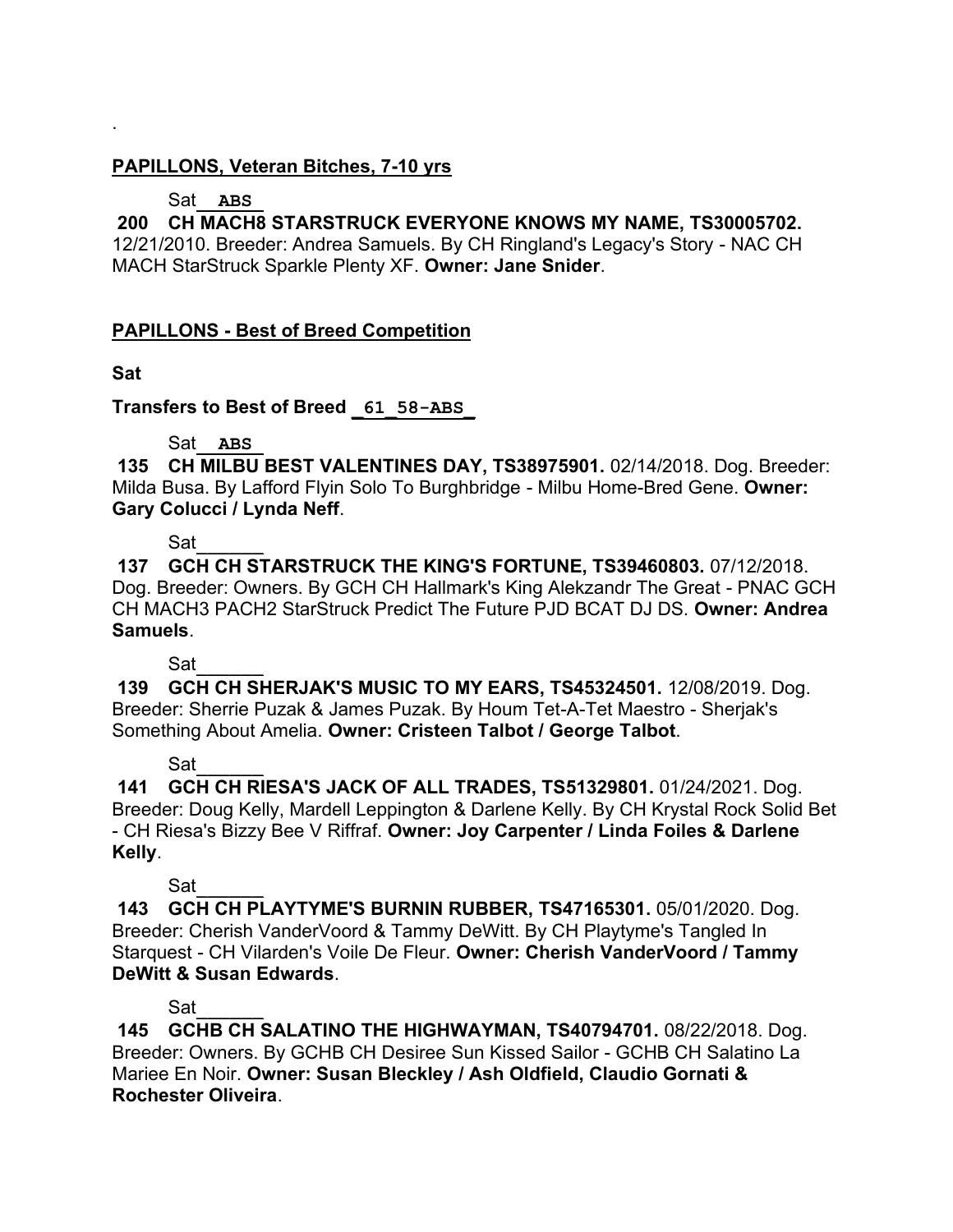#### Sat\_\_**AOM**\_

**147 GCHB CH WINGSSONG THIS COULD BE LOVE, TS32017001.** 05/04/2016. Dog. Breeder: Owners. By GCHP CH Wingssong Singular Sensation - CH Wingssong Valentine. **Owner: Chris Jones / Pat Jones**.

### Sat\_\_\_\_\_\_

**149 GCH CH COPELLA LA REN IRRESISTIBLE SPARK, TS36708901.** 

10/17/2017. Dog. Breeder: Paula Cox & Janis McLaren. By GCHP CH avalifyre Freespirit Icy Sparks - GCH CH Copella La Ren Simply Irresistible. **Owner: Madeline Mosing / Paula Cox & Janis McLaren**. **Agent: Brian Livingston**.

## Sat

**151 CH CLEARLAKE MGL-ISLE NESTLE QUIK OF VW, TS44929001.** 10/01/2019. Dog. Breeder: Elyse Vandermolen & Sharon Newcomb. By GCHP CH MGL-Isle Royal Ransom Of VW - GCH CH Clearlake Wilmerdean. **Owner: S Stemmiller / B M & R L Winthers, C Peel & E Vandemolen**. **Agent: Judi Hartell**.

## Sat\_\_\_\_\_\_

**153 SILVERMORNING'S LASTING IMPRESSION, TS43081001.** 05/06/2019. Dog. Breeder: Monica Palmero. By Semicvetik Young Favorite - Silvermorning's Exquisite Aristocrat. **Owner: Cassandra Cooper**.

## Sat\_\_\_\_\_\_

**157 GCHG CH BREVETTE BLACKJACK, TS37299801.** 12/03/2017. Dog. Breeder: JoAnne Ybaben. By GCHB CH Crown Jewel Draco It's In The Cards - GCH CH Brevette Fer Sure, Really. **Owner: Susan Vernon / JoAnne Ybaben**.

## Sat\_\_\_\_\_\_

**159 GCH CH CLEARLAKE WILLS, TS34686601.** 03/25/2017. Dog. Breeder: Owners. By GCH CH Clearlake On The Road Again - CH Riff Raff's Razzle Dazzle. **Owner: Elyse Vandermolen / Sharon Newcomb**.

## Sat

## **161 GCHB CH RUNWAY'S RUN FORREST RUN AX MXJ OF CGC TKA,**

**TS39080702.** 06/08/2018. Dog. Breeder: Julia King. By Draco Runway Triple Threat At Adaugeo - Quillo 'N Runway A Story In The Making. **Owner: Brianna Bedrosian**.

## Sat\_\_**ABS**\_

**163 CH WILLOW'S POND RHYTHM OF THE REIGN OF DAKOTAH, TS50970302.**  03/03/2021. Dog. Breeder: Owners. By GCHP CH Skyview's Dakotah Reign Of Desire - Zelicaon's Poetry In Motion. **Owner: Michael Eckstein / Vicki Eckstein & Darcy Ahlers**.

## Sat\_\_**ABS**\_

**165 GCHB CH LANDD SHOOTING STAR, TS45190202.** 12/01/2019. Dog. Breeder: Linda Knight. By GCHS CH Zelicon Butch Cassidy At Draco - GCHS CH CH CH Startymes Dont Stop Believin At Draco. **Owner: Deedy Sorenson / Larry Sorenson & Paige Fink**.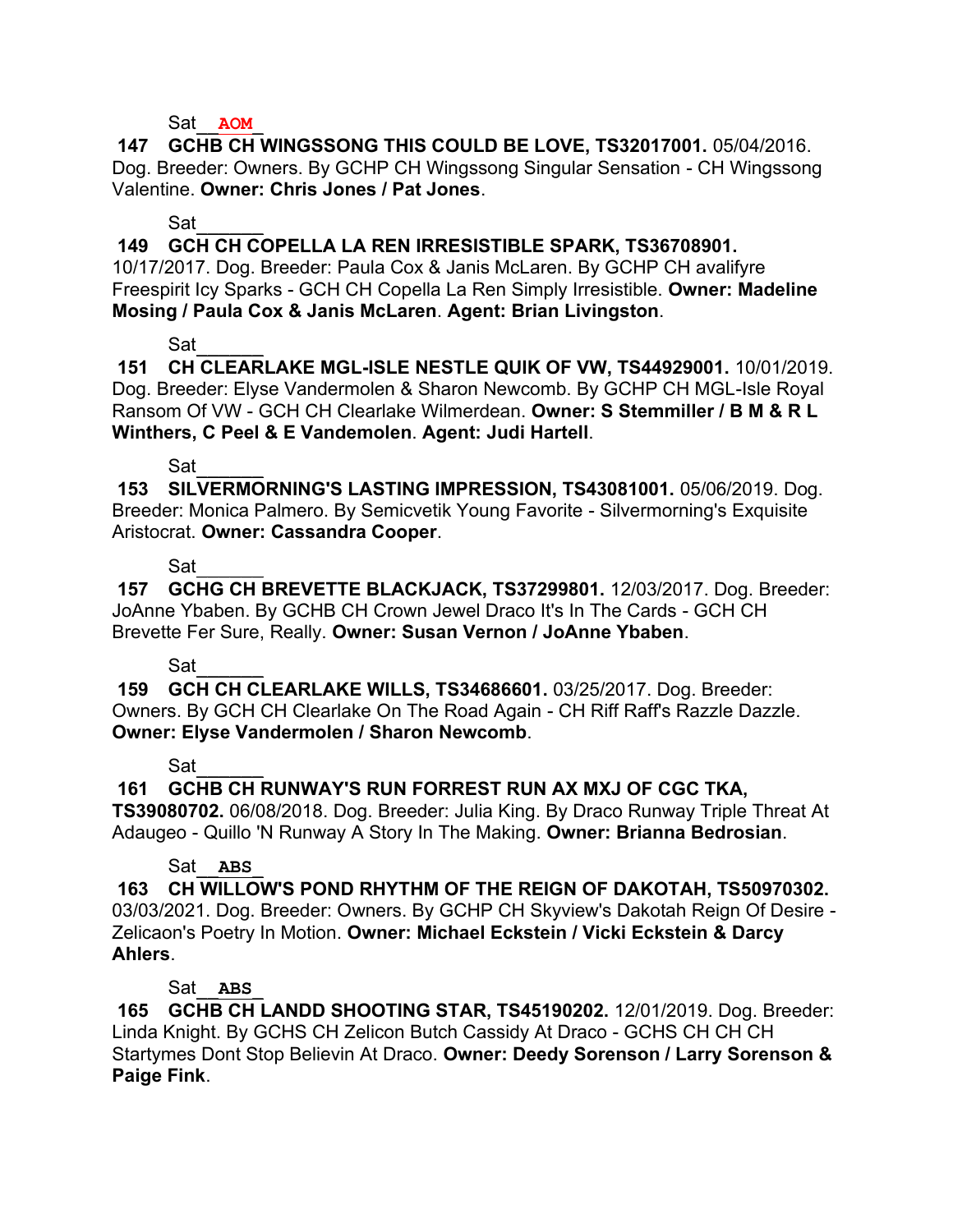#### Sat\_\_**ABS**\_

**167 GCH CH INVOLO FALLEN ANGEL, TS34194201.** 01/07/2017. Dog. Breeder: Donna G, Michael S & Gia G Garofalo. By CH InVolo The Guardian - CH InVolo Mostra Tappo. **Owner: Donna G Garofalo / Michael S & Gia G Garofalo & Sally Wiley**.

#### Sat\_\_**ABS**\_

**169 CH INSIGNIA BLUES TRAVELER, TS45286003.** 09/23/2019. Dog. Breeder: Owner. By GCHB CH Denzel In Dress Blues - Polarwings Gossip Girl. **Owner: Nicole Laver**.

### Sat\_\_\_\_\_\_

**173 GCH CH MARRICS WHERE THERE'S SMOKE THERE'S FIRE, TS42704201.**  06/24/2019. Dog. Breeder: Owner. By CH Marrics Smoke N Mirrors - GCH CH Marrics Playing With FIre. **Owner: Marcy Wyrens**.

## Sat\_\_\_\_\_\_

**175 CH COQUINA'S GALLANT LAD, TS48144303.** 05/19/2020. Dog. Breeder: Owners. By GCH CH Hart's Charisma And Good Looks At Risgae - GCHB CH Coquina's Divine Destiny. **Owner: Arlene A Czech / Mary Jo Korpi**. **Agent: Renee Rosamilia**.

## Sat\_

**177 CH NANKEN COWBOY MAGIC, TS46842203.** 06/08/2020. Dog. Breeder: Nana Ridgeway. By CH Animato Annacott Lone Star - CH Nanken Icing On The Cake. **Owner: Nana Ridgeway / June Peterson**.

## Sat\_\_\_\_\_\_

**179 GCHS CH MCK NORTHLAND'S SOMETHING JUST LIKE THIS, TS34580901.**  06/26/2017. Dog. Breeder: Karen Lawrence. By GCH CH James Bond Von Den Kolibris AX AXJ - MCK Midnight Star. **Owner: Eva Phillippi / Kevin Phillippi**.

## Sat\_\_\_\_\_\_

**181 GCH CH FAIRYTAIL'S SMOKING GUN, TS50684602.** 11/23/2020. Dog. Breeder: Owner & Christine Malone. By Belladonna N'Fairytail's Colt Classic - Fairytaill's Devil In A Satin Dress. **Owner: Kayleigh Malone**.

# Sat\_\_\_\_\_\_

**185 GCHG CH FENICE BOO-DAH IN THE STARZ, TS40733401.** 07/13/2018. Dog. Breeder: Ellen Akers-Perry & Matthew Perry. By GCHP CH Sir Newton - CH Fenice Sette Volte Bene. **Owner: Ellen Akers-Perry / Matthew Perry & Katherine Mims**.

## Sat\_\_**ABS**\_

**189 CH LADYMAGIC TOPFLITE WINDCATCHER RN TKP, TS37926101.** 

10/23/2017. Dog. Breeder: Owners. By GCH CH Valifyre Freespirit Icy Sparks - GCH CH Ladymagic Arkeno Fashionista. **Owner: Margaret Zacher / Sandra Schumacher**.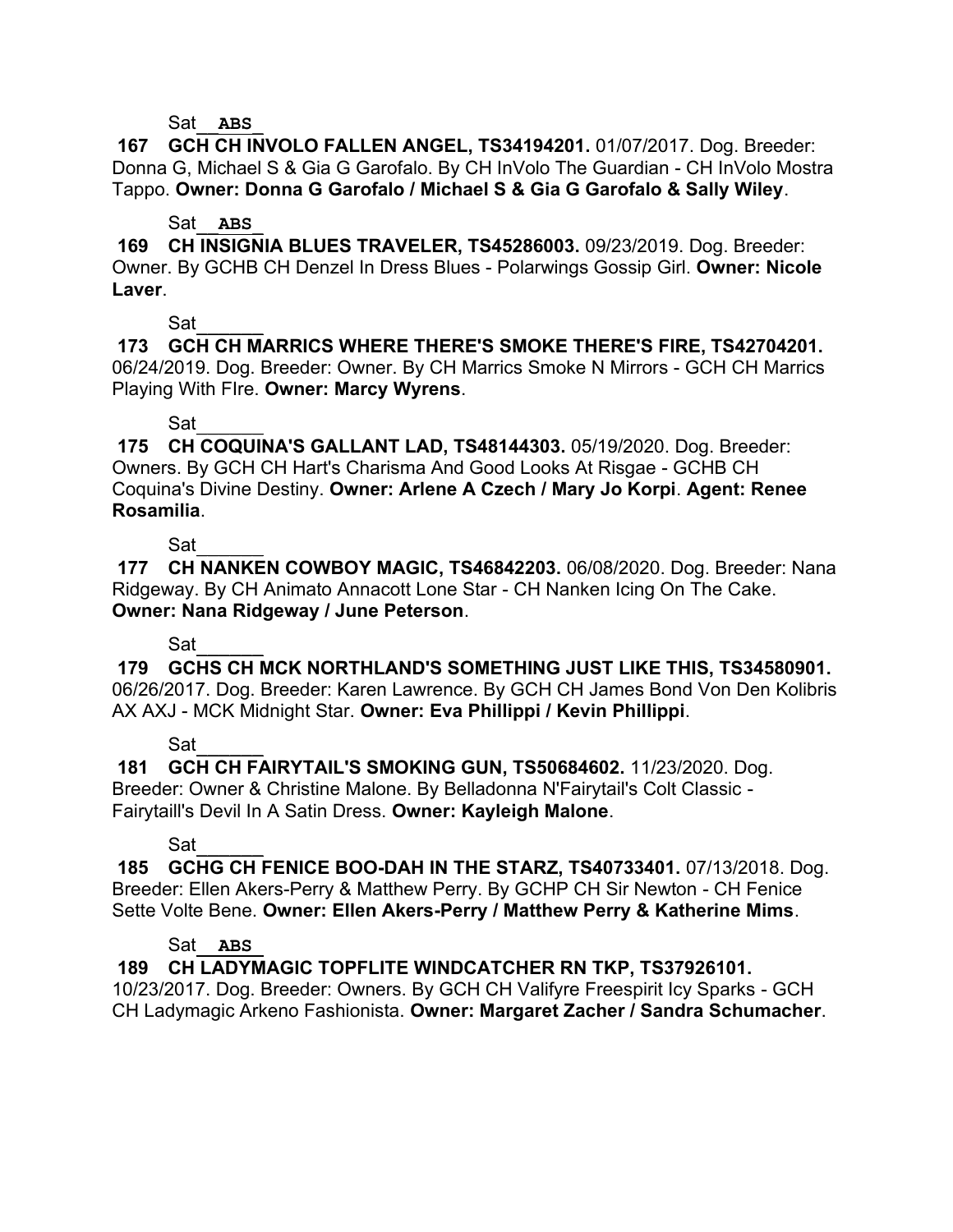Sat\_\_\_\_\_\_

# **191 CH COPELLA LA REN IRRESISTIBLE ATTRACTION BY ADORA,**

**TS45428001.** 12/05/2019. Dog. Breeder: Owners & Tonia Perry. By GCH CH Zelicaon Kzar The Moxie Man - GCH CH Copella La Ren Simply Irresistible. **Owner: Paula Cox / Janis McLaren**.

### Sat\_\_**AOM**\_

**193 GCHB CH HALLMARK'S HIS ROYAL HIGHNESS, TS36746401.** 12/03/2017. Dog. Breeder: Jerrilin Naylor, Jane Snider & Katherine Snider. By CH Hallmark's King Of The Jungle - Hallmark's Abigail Adams. **Owner: Lisa Braun**.

Sat

**195 GCHB CH CASA BELLA'S SET THE WORLD ON FIRE BN RA BN-V CGC ACT1 TKA, TS38208801.** 03/24/2018. Dog. Breeder: Carol Lauren-Schmidt & Harold Schmidt. By GCH CH Casa Bella's Great Expectations RI ACT2 CGCA TKA - CH Casa Bella's Girls Got Tude By Skies BN-V RI CGCA TKN. **Owner: Carol Lauren-Schmidt / Daisy Morris, Beth Shonts & Lauren Soderberg**.

## Sat\_\_**ABS**\_

**197 RUNWAYS FRENCH MASTERPIECE AT AVALON, TS41891103.** 01/30/2019. Dog. Breeder: Julia King. By Draco Runway Triple Threat At Adaugeo - Quillo N Jobee's Grand Finale. **Owner: Deborah Hale**.

## Sat\_\_\_\_\_\_

**199 CH LOTEKI IN THE MIDST OF A DERECHO, TS48957302.** 08/09/2020. Dog. Breeder: Owner. By CH Rorralore Zefiro - CH Loteki In The Heat Of Passion. **Owner: Lou Ann King**.

## $Sat$

**201 CH STARLINE N MARRICS MEN OF ANGELS, TS34050801.** 01/21/2017. Dog. Breeder: Owner & Marcy Wyrens. By CH Connection Siljans Painted Moon - GCHB CH Marrics Decadent Delight. **Owner: Grace Stewart**.

## Sat<sub>ABS</sub>

**203 GCH CH STARSIGN'S SAMWISE THE BRAVE AT BRIARKEEP RN AX AXJ XF DCAT CGCA CGCU, TS27004302.** 06/28/2015. Dog. Breeder: Patty Gemmill. By Canispher's Bentley - Starsign's Dancing Doll. **Owner: Blair Hooser DVM / Laura Hooser & Cynthia Nichols**.

## Sat\_\_\_\_\_\_

**205 CH BREVETTE FIRECRACKER AX AXJ, TS39859701.** 07/03/2018. Dog. Breeder: Joanne Ybaben & Candice Macaluso. By GCHG CH Brevette Kid Incredible - GCH CH Brevette That Touch Of Mink. **Owner: Christine Burton / Joanne Ybaben & Candice Macaluo**.

# Sat\_\_\_\_\_\_

**207 GCHS CH AZURE CHACE N THE LIMELIGHT, TS35682402.** 08/15/2017. Dog. Breeder: Owner. By Zanadu Philosophers Stone - GCH CH Willow's Pond Nashi Clinae. **Owner: Kathy Patterson**.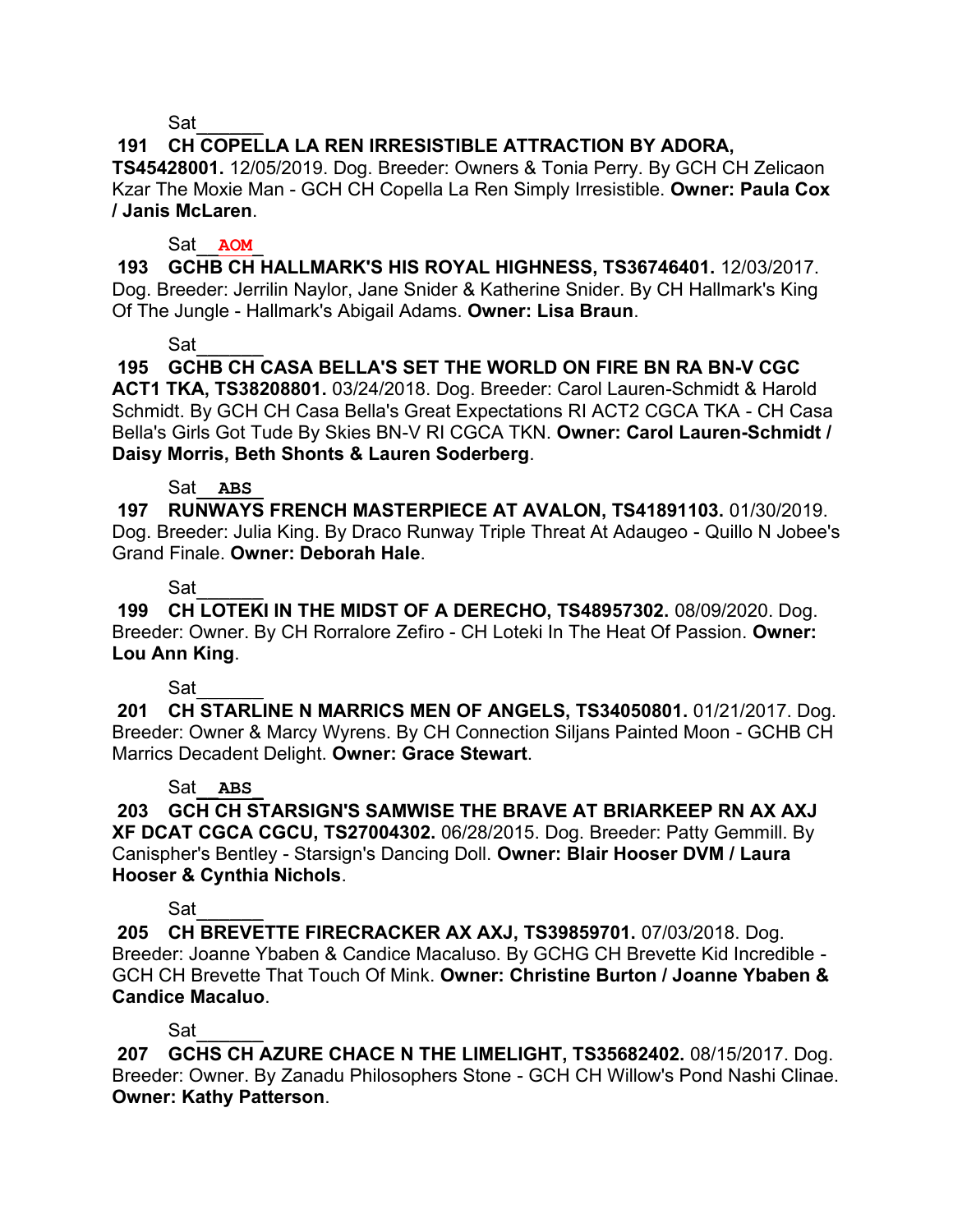#### Sat\_\_**ABS**\_

**209 GCHB CH DEOR DEBONAIRE MICKEY YOU'RE SO FINE, TS39753901.**  08/04/2018. Dog. Breeder: Owner. By Pearl Street My Li'l Red Mini Cooper - Gold Wings Calypso Queen. **Owner: Deborah O'Reilly**.

## Sat

**212 LIVEWIRE-ETS DOWN & DIRTY!, TS45836404.** 12/02/2019. Bitch. Breeder: Julie Sandoval & Michelle Anthony. By Livewire-ETS Uptown Punk - Inter Win Now And Forever. **Owner: Brenda B Kautz**.

## Sat\_\_\_\_\_\_

**214 GCHS CH RUNWAY'S SOUTHERN CHARM AT DOUBLE R, TS39080701.**  06/08/2018. Bitch. Breeder: Julia King. By GCH CH Draco Runway Triple Threat At Adaugeo - CH Quillo 'N Runway A Story In The Making. **Owner: Georgianna V Renouard**.

Sat

**216 GCH CH DESIREE INCREDIBLE MISS DIOR, TS45477401.** 12/18/2019. Bitch. Breeder: Owner. By CH Brevette Kid Incredible - CH Connections Siljans Sweet Surprise. **Owner: Maureen McGrath**. **Agent: Susan Bleckley**.

### Sat

**218 GCHS CH KIRIN FUN AND GAMES, TS46297004.** 02/03/2020. Bitch. Breeder: Barbara Gossett. By GCHB CH Nighfire's Unique But Real - Goldenbay A Girl Just Wants To Have Fun. **Owner: Marilyn McNamara**. **Agent: Christa Cook**.

## Sat\_\_\_\_\_\_

**220 CH CLEARLAKE WYNLEA, TS49341103.** 09/19/2020. Bitch. Breeder: Elyse Vandermolen & Sharon Newcomb. By GCH CH Domino's High Voltage - GCH CH Clearlake WIlmerdean. **Owner: Corlyn Burkett / Keith & Elyse Vandermolen**.

## Sat\_\_**ABS**\_

**222 CH PASSIONPAPS GAME CHANGER, TS49476501.** 01/19/2020. Bitch. Breeder: Denise Reid. By CH Passionpaps Infamous Adventur - CH Namaste Passionpaps Game Of Hearts. **Owner: Jane Snider / Jerrilin Naylor**.

# Sat\_\_\_\_\_\_

**224 GCH CH POLARIS PLYUS ISOLDA, TS51895501.** 10/11/2020. Bitch. Breeder: Larisa Popova. By Bluksvan Reggi V Nochi - Svetanio Ovacia Prima. **Owner: Dorothy Anderson / Chandi Heffner**.

## Sat\_**SelD**\_

**225 CH BREVETTE PICNICS AND PATRIOTS, TS48575201.** 05/25/2020. Dog. Breeder: JoAnne Ybaben. By CH Brevette Firecracker NA NAJ - CH Brevette Fer Sure, Really. **Owner: Marsha Gintis / JoAnne Ybaben**.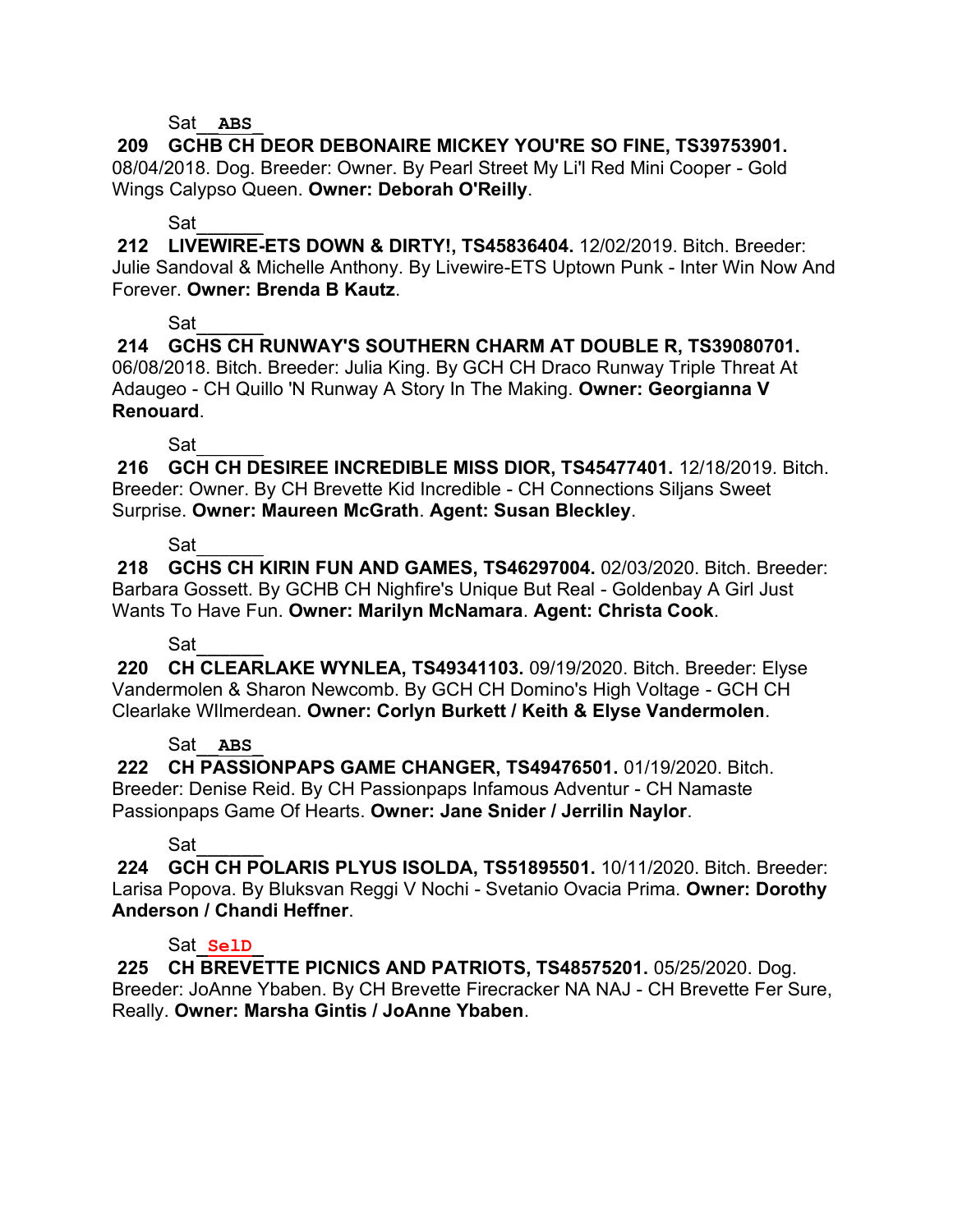Sat

**226 GCH CH DISYRE MUSIC TO MY EARS, TS49424802.** 11/05/2020. Bitch. Breeder: Diana Sayre. By GCHB CH Candella Wish Upon A Star - GCH CH Disyre Joyful Music. **Owner: Hillary B Hunter / Diana Sayre**.

## Sat

**228 CH BREVETTE BUT FIRST, CHAMPAGNE CGC TKN, TS45119201.** 

09/25/2019. Bitch. Breeder: Christine Burton & JoAnne Ybaben. By CH Brevette Firecracker NA NAJ - GCH CH Brevette Charade AX MXJ NF CGC TKN. **Owner: Tylia Tietje / JoAnne Ybaben**.

## Sat

**230 CH ELIDAS CHRISTMAS CHEER FOR DOMINO, TS45781501.** 12/23/2019. Bitch. Breeder: Shellie Juden. By GCHB CH Nightfire's Unique But Real - CH Blicci's Never Stop Dreaming. **Owner: Laura Temperato / Laura Domino & Shelie J Juden**.

## Sat<sub>BOB</sub>

**232 GCHS CH BLOOM AN GLOW IN THE DARK, TS30994102.** 01/28/2016. Bitch. Breeder: Annette Blomquist & Candace Blomquist. By GCHP CH Valifyre Freespirit Icy Sparks - GCH CH Bloom An I Will Rise. **Owner: Madeline Mosing / Annette Blomquist**. **Agent: Brian Livingston**.

## Sat\_\_**ABS**\_

**234 GCH CH LANDD WINTER MELODY, TS49080001.** 10/12/2020. Bitch. Breeder: Owners. By GCH CH Passionpaps Draco Invicncible - GCH CH Draco Last Dance. **Owner: Deedy Sorenson / Larry Sorenson**.

# Sat<sub>ABS</sub>

**236 GCH CH WINGHAVEN LOVE IS LIKE A BUTTERFLY, TS48190201.** 

07/28/2020. Bitch. Breeder: Owner. By Emerald Garden Robbie Burns Of Winghaven - GCHS CH Zelicaon Play To Win For Winghaven. **Owner: Elizabeth Shonts**.

# Sat

**238 GCHS CH COQUINA'S DIVINE DESTINY, TS39644101.** 07/10/2016. Bitch. Breeder: Owners. By GCHS CH Coquina's Yippee Ki Yay - GCHS CH Coquina's Victorian Lady Of Hallmark. **Owner: Arlene A Czech / Mary Jo Korpi**. **Agent: Renee Rosamilia**.

## Sat\_**SelB**\_

**240 CH WILDFIRE GLITTER IN THE AIR, TS42923601.** 05/30/2019. Bitch. Breeder: Owners. By CH Wildfire Cosmic Hallelujah - CH Wildfire Ticket To Ride. **Owner: Angela Pickett / Cheslie Pickett**.

# Sat\_\_**ABS**\_

**242 CH CADGETS HIGH CALIBER, TS47208503.** 05/26/2020. Bitch. Breeder: Owner. By GCHP CH Skyview's Dakotah Reign Of Desire - CH Cadgets Soul Of Athena. **Owner: Gayle King**.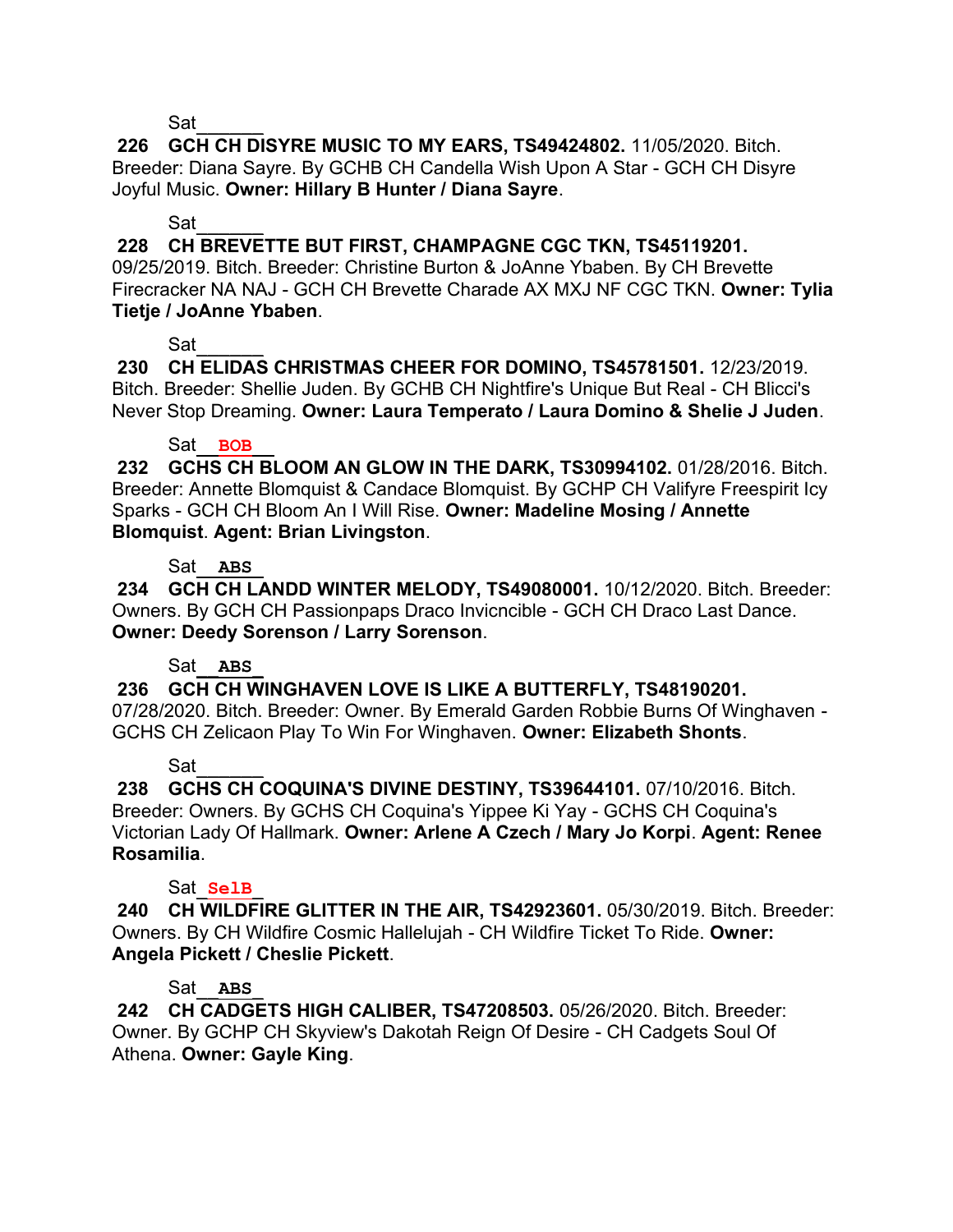Sat

**246 GRANDEMAISON HIGHFALUTIN, TS49077002.** 09/11/2020. Bitch. Breeder: Owner. By GCH CH Domino's High Voltage - GCH CH Grandemaison Crested Butte Mountain High. **Owner: Martha Greathouse**.

#### Sat

**248 CH FENICE HIGH FALUTIN', TS53284801.** 05/28/2021. Bitch. Breeder: Owners. By CH Fenice Astronomical - CH Fenice Starz Voodoo Queen Of New Orleans. **Owner: Ellen Perry / Matthew Perry**.

## Sat\_\_\_\_\_\_

**250 CH MILBU HAPPY HOUR, TS46896401.** 10/13/2019. Bitch. Breeder: Milda Busa. By Bilicci's Join The Team - Milbu Antonelle. **Owner: Stephanie Matthews**.

### Sat\_\_**ABS**\_

**254 GCHB CH DISYRE DREAMS OF FAME, TS40843001.** 08/03/2018. Bitch. Breeder: Owner. By GCH CH Denzel Overnight Success - GCHB CH Stepping Up The Dream. **Owner: Diana Sayre**.

### Sat\_\_\_\_\_\_

## **256 CH ADORA'S FRENCH AND FABULOUS BY COPELLA LA REN,**

**TS45428003.** 12/05/2019. Bitch. Breeder: Owners. By CH Zelicaon Kzar The Moxie Man - GCH CH Copella La Ren Simply Irresistible. **Owner: Tonia Perry / Paula Cox & Janis McLaren**.

## Sat\_\_**AOM**\_

**258 GCHS CH ANABELLE BEAUTIFUL, TS42961601.** 03/23/2018. Bitch. Breeder: O Petrova. By Uzor Pikasso Ot Nevskogo Dueta - Anita Nimfa Udachi. **Owner: Jennifer Able-Jones / John Wesley Jones & Jeremie Jones**.

#### Sat\_\_**ABS**\_

**260 RUNWAY'S RUMOR HAS IT, TS41891101.** 01/30/2019. Bitch. Breeder: Owner. By GCH CH Draco Runway Triple Threat At Adaugeo - CH Wuillo 'N Jobees Grand Finale. **Owner: Julia King**.

## Sat

## **262 CH PLAYTYME'S PARTY AT MIDNIGHT NAJ NA NF, TS42017701.**

01/01/2019. Bitch. Breeder: Cherish VanderVoord & Tammy DeWitt. By Playtyme's Twisted Up At Starquest - Playtyme's Exclusive Edition. **Owner: Cherish VanderVoord / Tammy DeWitt & Susan Edwards**.

## Sat\_\_\_\_\_\_

**264 CH REMANI'S LIQUID SUNSHINE CDX BN PCD RE CGCA CGCU TKA FDC, TS31191004.** 07/10/2016. Bitch. Breeder: Danni & Emilie Peterson. By CH Micfriends I Wil - Remani's Get Your Shine On. **Owner: Danni Peterson / Emilie Peterson & Linda Ruedy**.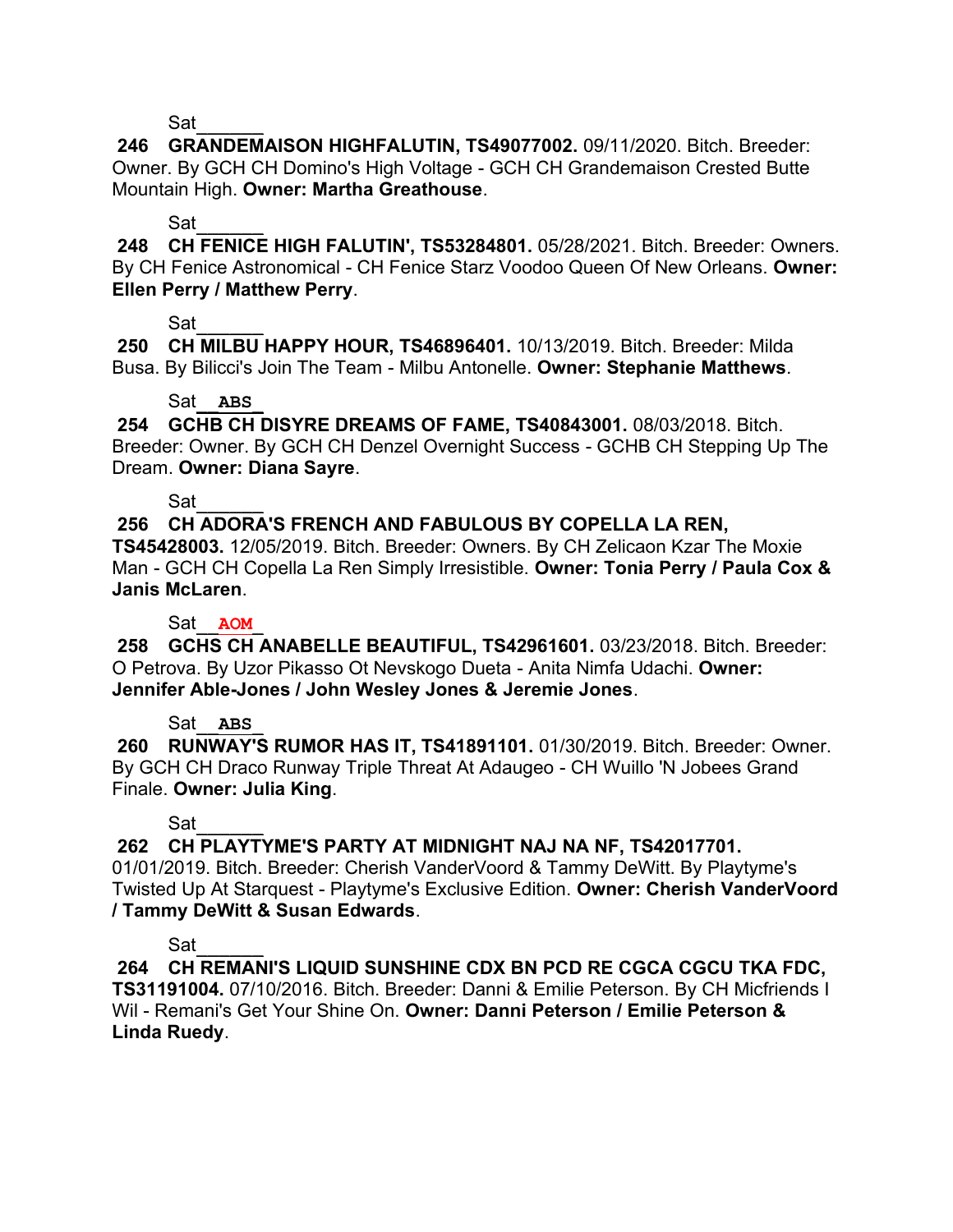Sat

**266 GCHS CH DISYRE LADY IN RED, TS46130701.** 12/20/2019. Bitch. Breeder: Diana Sayre. By GCHB CH Disyre Wish Me Luck - Disyre LIght Show. **Owner: Jeanne Hilterbrant / Diana Sayre**. **Agent: Tammie Wilcox**.

#### Sat<sub>AOM</sub>

**268 ANDALI PENNIES FROM HEAVEN, TS44118003.** 10/17/2019. Bitch. Breeder: Andrea Meloon & Chery Maass. By GCH CH Nightfire's Unique But Real - Kirin Red Robin At Goldenbay. **Owner: Mary Kriss**.

#### Sat\_\_**ABS**\_

**270 GCH CH DRACO VIVACIOUS AT MERRYLEGS, TS35439301.** 08/03/2017. Bitch. Breeder: Anita Wright. By CH Passionpaps Draco Invincible - Draco Uptown Girl. **Owner: Mary Frisch**.

Sat\_\_\_\_\_\_

**272 CH AZURE'S BROWN EYED GIRL, TS46176801.** 03/02/2020. Bitch. Breeder: Owner. By GCHP CH Wingssong Singular Sensation - GCH CH Willow's Pond Nashi Clinae. **Owner: Kathy Patterson**.

**Sat**

**Best of Breed\_232\_ Best of Winners\_\_63\_\_ Best of Opposite Sex \_131\_**

**Select Dog\_225\_ Select Bitch\_240\_ Award of Merit\_147\_193\_204\_258\_268\_\_**

**Best Puppy from the Regular Classes\_\_13\_\_ Best Bred By Exhibitor\_\_63\_\_**

**Best Phalene from Open Classes 97 Best Veteran 131** 

**BB GCh: 5 BOS GCh: 5 SelD GCh: 5 SelB GCh: 5** 

#### **Stud Dogs**

Sat\_\_**ABS**\_

**(123) GCHP CH MGL-ISLE ROYAL RANSOM OF VW, TS15366001.** 10/30/2012. Breeder: Betty M Winthers & Carlisle Peel. By GCH CH Lafford Fly Me Too Farleybane - CH MGL-Isle Jo'C Prairie Rose. **Owner: Betty M Winthers / Carlisle Peel & Robert D Winthers**.

#### Sat\_\_\_**1**\_\_

**(131) GCHP CH VALIFYRE FREESPIRIT ICY SPARKS, TS26540001.** 12/27/2013. Breeder: Kelley & Case Laan, Mary B WHite & RIchard Worden. By GCH CH Marron's Tommy Hilfiger - CH Freespirits Valifyre I Factor. **Owner: Madeline Mosing / Kelley L Laan & Case H J Laan**. **Agent: Brian Livingston**.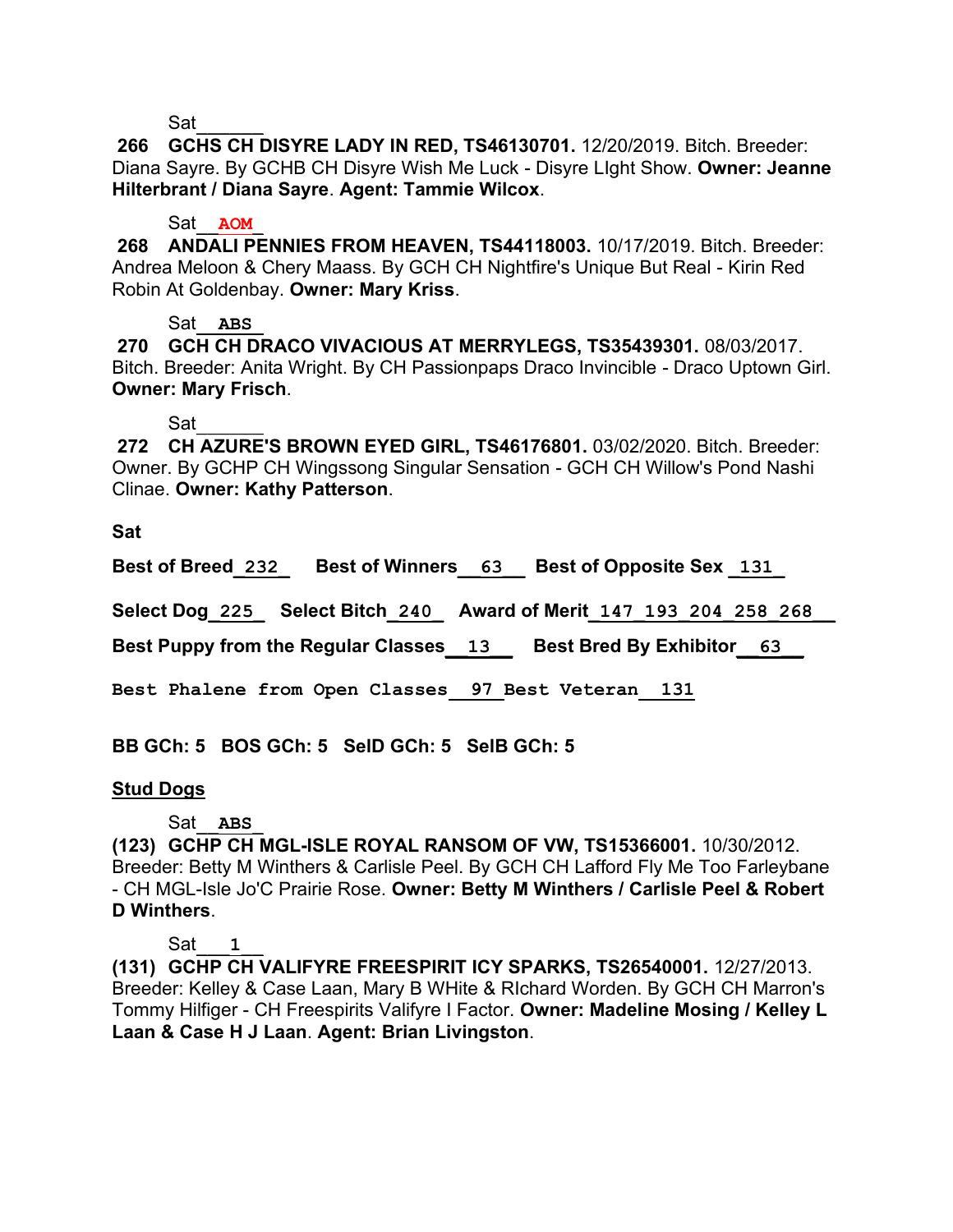#### Sat\_\_\_**3**\_\_

**(153) SILVERMORNING'S LASTING IMPRESSION, TS43081001.** 05/06/2019. Breeder: Monica Palmero. By Semicvetik Young Favorite - Silvermorning's Exquisite Aristocrat. **Owner: Cassandra Cooper**.

### Sat<sub>2</sub>

**(205) CH BREVETTE FIRECRACKER AX AXJ, TS39859701.** 07/03/2018. Breeder: Joanne Ybaben & Candice Macaluso. By GCHG CH Brevette Kid Incredible - GCH CH Brevette That Touch Of Mink. **Owner: Christine Burton / Joanne Ybaben & Candice Macaluo**.

### **PAPILLONS - Brood Bitches**

## Sat\_\_\_**1**\_\_

**274 CH NANKEN ICING ON THE CAKE, TS14623801.** 12/03/2012. Breeder: Owner & Chris Jackson. By CH Nanken Moonlight Sonata - Liberty's Calibreated Down. **Owner: Nana RIdgeway**.

Sat\_\_\_**2**\_\_

**276 GCH CH BREVETTE CHARADE MX MXJ NF CGC TKN, TS27106203.**  06/12/2015. Breeder: JoAnne Ybaben. By CH Night Fire U Are My Winner - GCH CH Brevette Fer Sure Really. **Owner: Christine Burton / JoAnne Ybaben**.

## **PAPILLONS - Brace**

Brace 1

Sat\_\_\_**3**\_\_

**(30) STARSTRUCK THE GIFT OF GAB, TS52203901.** 06/18/2021. Bitch. Breeder: Owner. By GCH CH StarStruck RIde The Stars AX AXJ OF - NAC GCH CH MACH5 StarStruck Oh My Word! PAD PJD OF. **Owner: Andrea Samuels**.

And

**278 NAC GCH CH MACH5 STARSTRUCK OH MY WORD! PAD PJD, TS29741901.**  01/03/2016. Bitch. Breeder: Owner. By PNAC CH MACH13 PACH StarStruck Chase The Moon RA MXF TDX T2B - GCH CH MACH3 StarStruck Remember My Name. **Owner: Andrea Samuels**.

## Brace 2

Sat\_\_\_**1**\_\_

**(195) GCHB CH CASA BELLA'S SET THE WORLD ON FIRE BN RA BN-V CGC ACT1 TKA, TS38208801.** 03/24/2018. Dog. Breeder: Carol Lauren-Schmidt & Harold Schmidt. By GCH CH Casa Bella's Great Expectations RI ACT2 CGCA TKA - CH Casa Bella's Girls Got Tude By Skies BN-V RI CGCA TKN. **Owner: Carol Lauren-Schmidt / Daisy Morris, Beth Shonts & Lauren Soderberg**.

And

**211 GCHS CH VALENTINO BY MONARCH CD PCD BN RAE FDC MX MXJ NF T2B2 THD RATN CGCA TKP, TS10841901.** 02/29/2012. Dog. Breeder: Margie